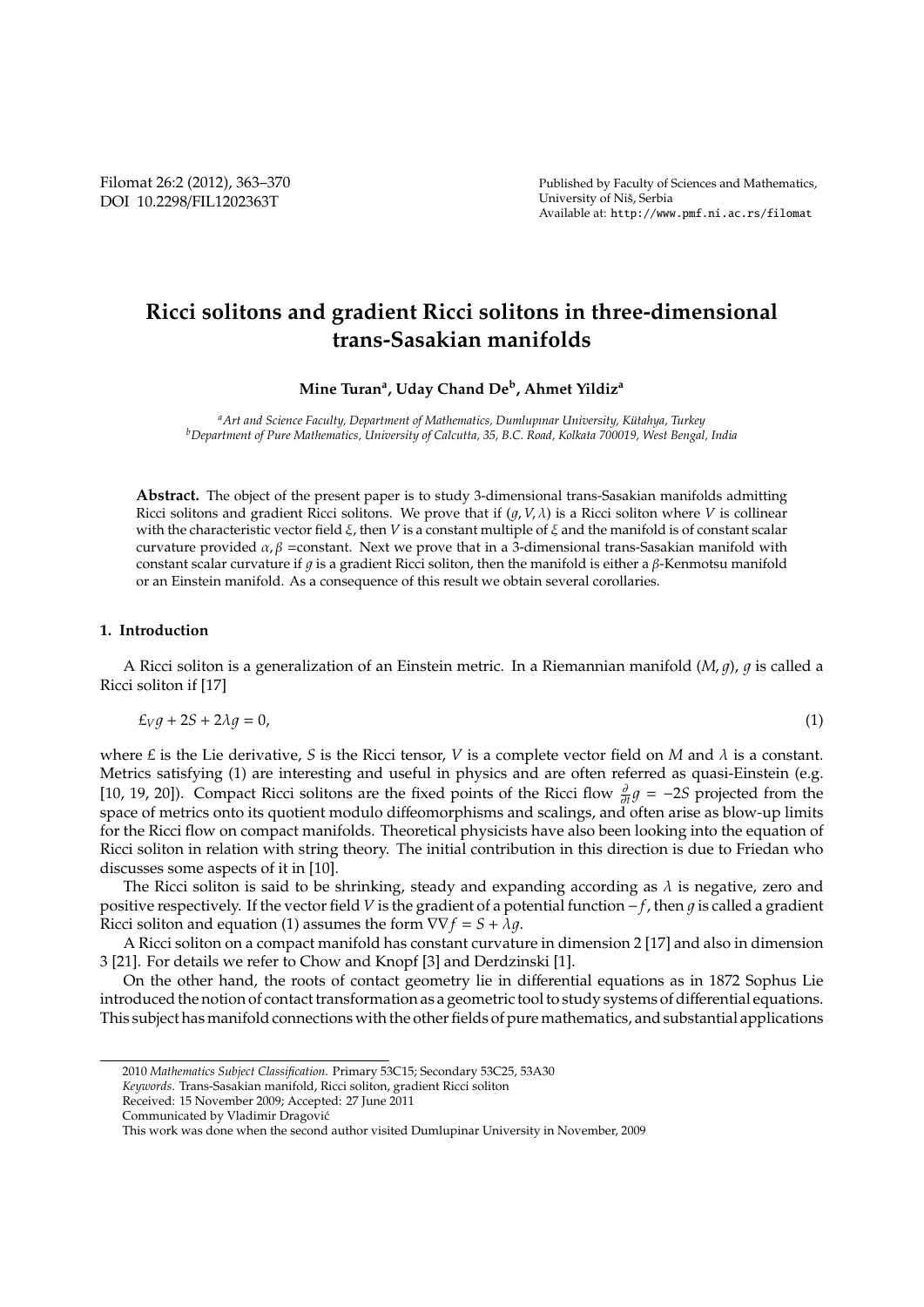in applied areas such as mechanics, optics, phase space of dynamical system, thermodynamics and control theory. For more details see [12, 18, 24, 25].

Trans-Sasakian manifolds arose in a natural way from the classification of almost contact metric structures by Chinae and Gonzales [9], and they appear as a natural generalization of both Sasakian and Kenmotsu manifolds. Again in the Gray-Hervella classification of almost Hermitian manifolds [2], there appears a class, *W*4, of Hermitian manifolds which are closely related to locally conformal Kaehler manifolds. An almost contact metric structure on a manifold *M* is called a trans-Sasakian structure [15] if the product manifold  $M \times \mathbb{R}$  belongs to the class  $W_4$ . The class  $C_6 \oplus C_5$  [14] coincides with the class of the trans-Sasakian structures of type  $(\alpha, \beta)$ . In [14], the local nature of the two subclasses  $C_5$  and  $C_6$  of trans-Sasakian structures is characterized completely. In [9], some curvature identities and sectional curvatures for *C*5, *C*<sup>6</sup> and trans-Sasakian manifolds are obtained. It is known that [8] trans-Sasakian structures of type (0, 0), (0, β) and  $(\alpha, 0)$  are cosymplectic,  $\beta$ -Kenmotsu [8] and  $\alpha$ -Sasakian [8], respectively.

The local structure of trans-Sasakian manifolds of dimension *n* ≥ 5 has been completely characterized by J. C. Marrero [13]. He proved that a trans-Sasakian manifold of *n* ≥ 5 is either cosymplectic or α-Sasakian or β-Kenmotsu.

In [16], Sharma has started the study of Ricci solitons in *K*-contact manifolds. In a *K*-contact manifold the structure vector field  $\xi$  is Killing, that is,  $E_{\xi}q = 0$ , which is not in general, in a trans-Sasakian manifold.

Motivated by these circumtances in this paper we study Ricci solitons and gradient Ricci solitons in three-dimensional trans-Sasakian manifolds. Throughout the paper we assume that  $\alpha, \beta$  =constant.

The present paper is organized as follows: After Preliminaries in section 3, we give an example of a 3-dimensional trans-Sasakian manifold with  $\alpha$ , β =constant. In section 4, we study Ricci solitons in a 3-dimensional trans-Sasakian manifold and prove that if the vector field *V* is collinear with the Reeb vector field ξ, then *V* is a constant multiple of ξ and the manifold is of constant scalar curvature. Also we prove that if q is a Ricci soliton and  $V = \xi$ , then the Ricci soliton is shrinking. Finally we prove that if a 3-dimensional trans-Sasakian manifold with constant scalar curvature admits gradient Ricci soliton, then the manifold is either a β-Kenmotsu manifold or an Einstein manifold. As a consequence of this result we obtain several corollaries.

#### **2. Preliminaries**

Let *M* be a connected almost contact metric manifold with an almost contact metric structure( $\phi$ ,  $\xi$ ,  $\eta$ ,  $q$ ), that is, φ is an (1, 1)-tensor field , ξ is a vector field , η is a 1-form and g is the compatible Riemannian metric such that

$$
\phi^2(X) = -X + \eta(X)\xi, \quad \eta(\xi) = 1, \quad \phi\xi = 0, \quad \eta \circ \phi = 0,
$$
  

$$
g(\phi X, \phi Y) = g(X, Y) - \eta(X)\eta(Y),
$$
  

$$
g(X, \phi Y) = -g(\phi X, Y), \quad g(X, \xi) = \eta(X),
$$

for all *X*,  $Y \in TM$  ([4], [5]). The fundamental 2-form  $\Phi$  of the manifold is defined by  $\Phi(X, Y) = q(X, \phi Y)$ , for  $X, Y \in TM$ .

An almost contact metric structure  $(\phi, \xi, \eta, g)$  on a connected manifold *M* is called a trans-Sasakian structure [15] if  $(M \times \mathbb{R})$ , *G*) belongs to the class  $W_4$  [2], where *J* is the almost complex structure on  $M \times \mathbb{R}$ defined by  $J(X, fd/dt) = (\phi X - f\xi, \eta(X)d/dt)$ , for all vector fields *X* on *M* and smooth functions *f* on  $M \times \mathbb{R}$ , and *G* is the product metric on  $M \times \mathbb{R}$ . This may be expressed by the condition [6]

$$
(\nabla_X \phi)Y = \alpha(g(X, Y)\xi - \eta(Y)X) + \beta(g(\phi X, Y)\xi - \eta(Y)\phi X),
$$
\n(2)

for smooth functions  $\alpha$  and  $\beta$  on *M*. Here we say that the trans-Sasakian structure is of type  $(\alpha, \beta)$ . From the formula (2) it follows that

$$
\nabla_X \xi = -\alpha \phi X + \beta (X - \eta(X)\xi),\tag{3}
$$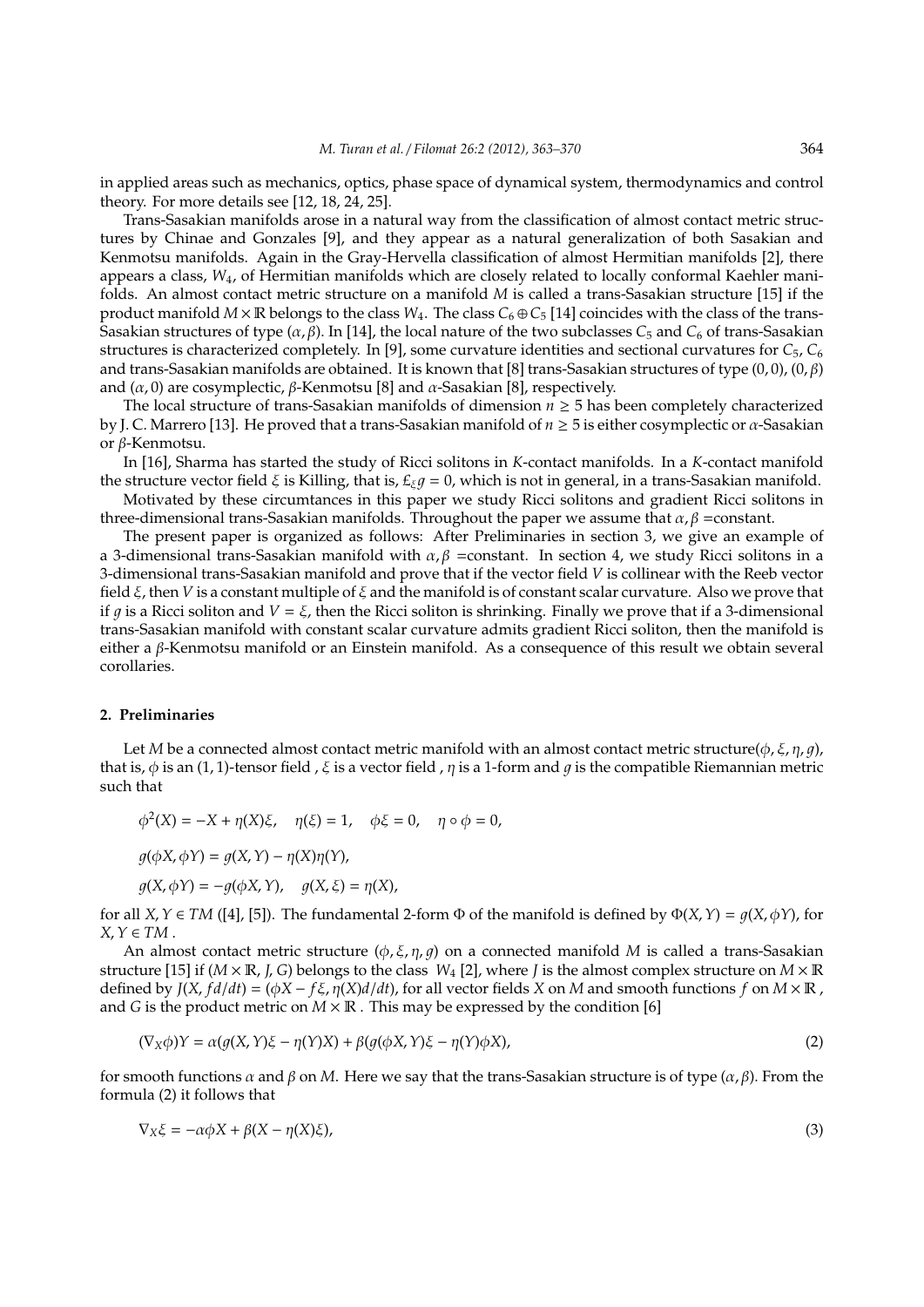$$
(\nabla_X \eta)Y = -\alpha g(\phi X, Y) + \beta g(\phi X, \phi Y).
$$

An explicit example of 3-dimensional proper trans-Sasakian manifold is constructed in [13]. In [23], the Ricci tensor and curvature tensor for 3-dimensional trans-Sasakian manifolds are studied and their explicit formulae are given.

From [23] we know that for a 3-dimensional trans-Sasakian manifold

$$
2\alpha\beta + \xi\alpha = 0,
$$
\n
$$
S(X,\xi) = (2(\alpha^2 - \beta^2) - \xi\beta)\eta(X) - X\beta - (\phi X)\alpha,
$$
\n
$$
S(X,Y) = (\frac{\tau}{2} + \xi\beta - (\alpha^2 - \beta^2))g(X,Y) - (\frac{\tau}{2} + \xi\beta - 3(\alpha^2 - \beta^2))\eta(X)\eta(Y) - (Y\beta + (\phi Y)\alpha)\eta(X) - (X\beta + (\phi X)\alpha)\eta(Y),
$$
\n(4)

and

$$
R(X,Y)Z = (\frac{\tau}{2} + 2\xi\beta - 2(\alpha^2 - \beta^2))(g(Y,Z)X - g(X,Z)Y) - g(Y,Z)[(\frac{\tau}{2} + \xi\beta - 3(\alpha^2 - \beta^2))\eta(X)\xi
$$
  
\n
$$
-\eta(X)(\varphi\varphi\varphi\varphi - \varphi\varphi\varphi) + (X\beta + (\varphi X)\alpha)\xi] + g(X,Z)[(\frac{\tau}{2} + \xi\beta - 3(\alpha^2 - \beta^2))\eta(Y)\xi
$$
  
\n
$$
-\eta(Y)(\varphi\varphi\varphi - \varphi\varphi\varphi) + (Y\beta + (\varphi Y)\alpha)\xi] - [(Z\beta + (\varphi Z)\alpha)\eta(Y) + (Y\beta + (\varphi Y)\alpha)\eta(Z)
$$
  
\n
$$
+(\frac{\tau}{2} + \xi\beta - 3(\alpha^2 - \beta^2))\eta(Y)\eta(Z)]X + [(Z\beta + (\varphi Z)\alpha)\eta(X) + (X\beta + (\varphi X)\alpha)\eta(Z)
$$
  
\n
$$
+(\frac{\tau}{2} + \xi\beta - 3(\alpha^2 - \beta^2))\eta(X)\eta(Z)]Y,
$$

where *S* is the Ricci tensor of type (0, 2), *R* is the curvature tensor of type (1, 3) and  $\tau$  is the scalar curvature of the manifold *M*.

For  $\alpha$ ,  $\beta$  =constant the above relations become

$$
S(X,Y) = (\frac{\tau}{2} - (\alpha^2 - \beta^2))g(X,Y) - (\frac{\tau}{2} - 3(\alpha^2 - \beta^2))\eta(X)\eta(Y),
$$
\n(5)

$$
S(X,\xi) = 2(\alpha^2 - \beta^2)\eta(X),\tag{6}
$$

$$
R(X,Y)\xi = (\alpha^2 - \beta^2)(\eta(Y)X - \eta(X)Y),\tag{7}
$$

$$
QX = (\frac{\tau}{2} - (\alpha^2 - \beta^2))X - (\frac{\tau}{2} - 3(\alpha^2 - \beta^2))\eta(X)\xi.
$$
\n(8)

From (4) it follows that if  $\alpha$ , β =constant, then the manifold is either α-Sasakian or β-Kenmotsu or cosymplectic.

**Proposition 2.1.** *A* 3*-dimensional trans-Sasakian manifold with* α, β =*constant, is either* α*-Sasakian or* β*-Kenmotsu or cosymplectic.*

We note that α-Sasakian manifolds are quasi-Sasakian [7]. They provide examples of *C*(λ)-manifolds with  $\lambda > 0$ .

A β-Kenmotsu manifold is a  $C(-β<sup>2</sup>)$ -manifold.

Cosymplectic manifolds provide a natural setting for time dependent mechanical systems as they are local products of a Kaehler manifold and real line or a circle [11].

# **3. Example of a 3-dimensional trans-Sasakian manifold**

In this section we give an example of a 3-dimensional trans-Sasakian manifold with  $\alpha$ ,  $\beta$  =constant.

We consider the 3-dimensional manifold  $M = \{(x, y, z) \in \mathbb{R}^3, z \neq 0\}$ , where  $(x, y, z)$  are the standard coordinates in  $\mathbb{R}^3$ . The vector fields

$$
e_1 = z\frac{\partial}{\partial x}, \quad e_2 = z\frac{\partial}{\partial y}, \quad e_3 = z\frac{\partial}{\partial z}
$$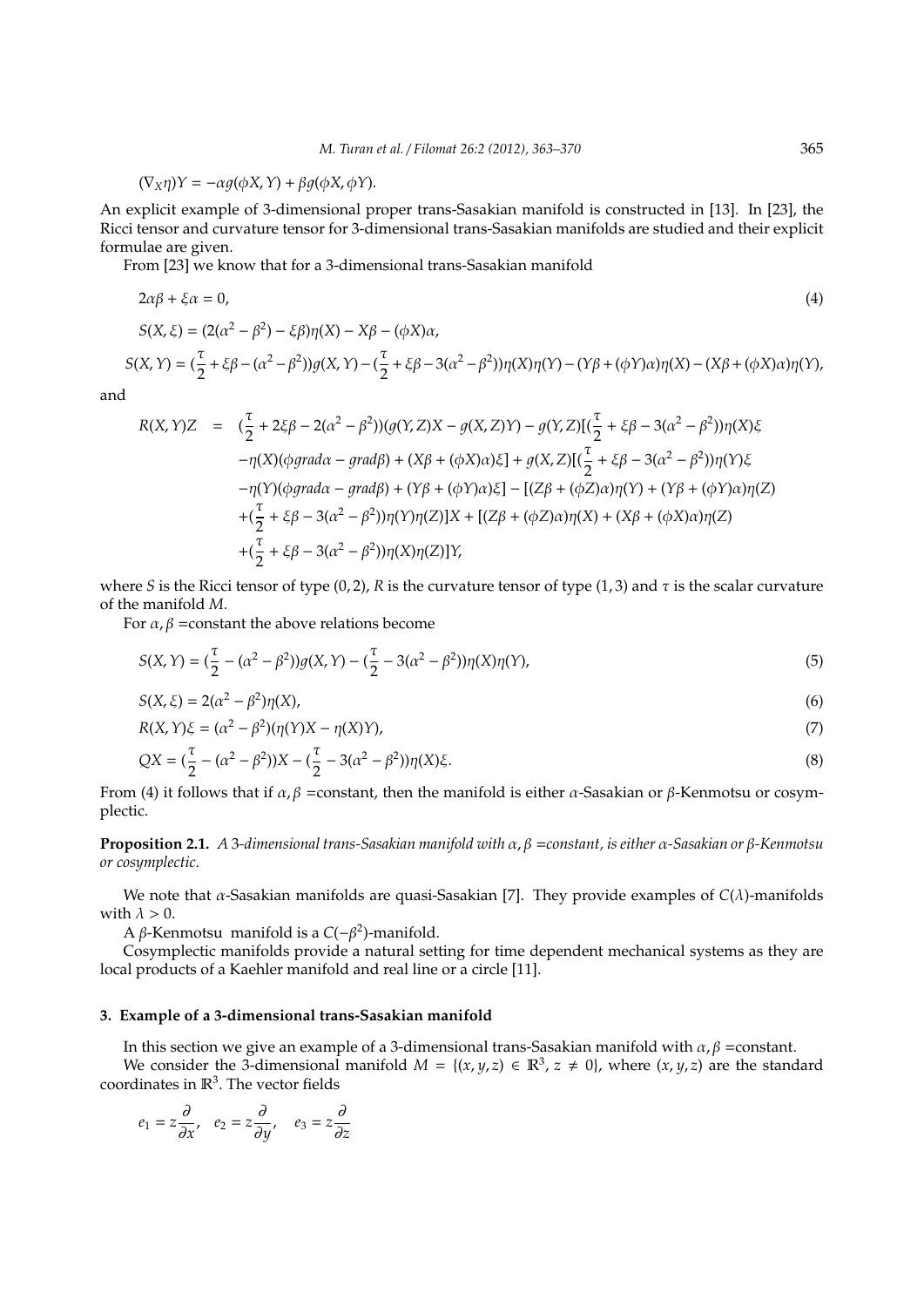are linearly independent at each point of  $M$ . Lat  $q$  be the Riemannian metric defined by

$$
g(e_1, e_3) = g(e_2, e_3) = g(e_1, e_2) = 0,
$$
  

$$
g(e_1, e_1) = g(e_2, e_2) = g(e_3, e_3) = 1.
$$

Let *η* be the 1-form defined by  $\eta(Z) = q(Z, e_3)$  for any  $Z \in \chi(M)$ . Let  $\phi$  be the (1, 1) tensor field defined by  $\phi(e_1) = -e_2$ ,  $\phi(e_2) = e_1$ ,  $\phi(e_3) = 0$ . Then using linearity of  $\phi$  and  $q$  we have

$$
\eta(e_3) = 1, \quad \phi^2 Z = -Z + \eta(Z)e_3,
$$

$$
g(\phi Z, \phi W) = g(Z, W) - \eta(Z)\eta(W),
$$

for any *Z*,  $W \in \chi(M)$ . Thus for  $e_3 = \xi$ ,  $(\phi, \xi, \eta, g)$  defines an almost contact metric structure on *M*. Now, by direct computations we obtain  $[e_1, e_2] = 0 [e_2, e_3] = -e_2$ ,  $[e_1, e_3] = -e_1$ .

The Riemannian connection  $\nabla$  of the metric tensor q is given by the Koszul's formula which is

$$
2g(\nabla_X Y, Z) = Xg(Y, Z) + Yg(Z, X) - Zg(X, Y) - g(X, [Y, Z]) - g(Y, [X, Z]) + g(Z, [X, Y]).
$$
\n(9)

Using (9) we have

$$
2g(\nabla_{e_1}e_3, e_1) = 2g(-e_1, e_1),
$$
  
\n
$$
2g(\nabla_{e_1}e_3, e_2) = 0 = 2g(-e_1, e_2),
$$
  
\n
$$
2g(\nabla_{e_1}e_3, e_3) = 0 = 2g(-e_1, e_3).
$$

Hence  $\nabla_{e_1}e_3 = -e_1$ . Similarly,  $\nabla_{e_2}e_3 = -e_2$  and  $\nabla_{e_3}e_3 = 0$ . Equation (9) further yields

$$
\nabla_{e_1} e_2 = 0, \nabla_{e_1} e_1 = e_3, \n\nabla_{e_2} e_2 = e_3, \nabla_{e_2} e_1 = 0, \n\nabla_{e_3} e_2 = 0, \nabla_{e_3} e_1 = 0.
$$

We see that

$$
(\nabla_{e_1} \phi) e_1 = \nabla_{e_1} \phi e_1 - \phi \nabla_{e_1} e_1 = -\nabla_{e_1} e_2 - \phi e_3 = -\nabla_{e_1} e_2 = 0
$$
  
= 
$$
0(g(e_1, e_1)e_3 - \eta(e_1)e_1) - 1(g(\phi e_1, e_1)e_3 - \eta(e_1)\phi e_1).
$$
 (10)

$$
(\nabla_{e_1} \phi) e_2 = \nabla_{e_1} \phi e_2 - \phi \nabla_{e_1} e_2 = -\nabla_{e_1} e_1 - 0 = e_3
$$
  
\n
$$
= 0(g(e_1, e_2)e_3 - \eta(e_2)e_1) - 1(g(\phi e_1, e_2)e_3 - \eta(e_2)\phi e_1).
$$
\n(11)

$$
(\nabla_{e_1}\phi)e_3 = \nabla_{e_1}\phi e_3 - \phi \nabla_{e_1}e_3 = 0 + \phi e_1 = -e_2
$$
  
= 
$$
0(g(e_1, e_3)e_3 - \eta(e_3)e_1) - 1(g(\phi e_1, e_3)e_3 - \eta(e_3)\phi e_1).
$$
 (12)

By (10), (11) and (12) we see that the manifold satisfies (2) for  $X = e_1$ ,  $\alpha = 0$ ,  $\beta = -1$ , and  $e_3 = \xi$ . Similarly, it can be shown that for  $X = e_2$  and  $X = e_3$  the manifold also satisfies (2) for  $\alpha = 0$ ,  $\beta = -1$ , and  $e_3 = \xi$ . Hence the manifold is a trans-Sasakian manifold of type (0,−1).

## **4. Ricci soliton**

Let *M* be a 3-dimensional trans-Sasakian manifold with metric g. A Ricci soliton is a generalization of an Einstein metric and defined on a Riemannian manifold  $(M, g)$  by

$$
\pounds_V g + 2S + 2\lambda g = 0. \tag{13}
$$

Let *V* be pointwise collinear with  $\xi$  i.e.  $V = b\xi$ , where *b* is a function on the 3-dimensional trans-Sasakian manifold. Then  $(E_Vq + 2S + 2\lambda q)(X, Y) = 0$ , implies

$$
g(\nabla_X b\xi, Y) + g(\nabla_Y b\xi, X) + 2S(X, Y) + 2\lambda g(X, Y) = 0,
$$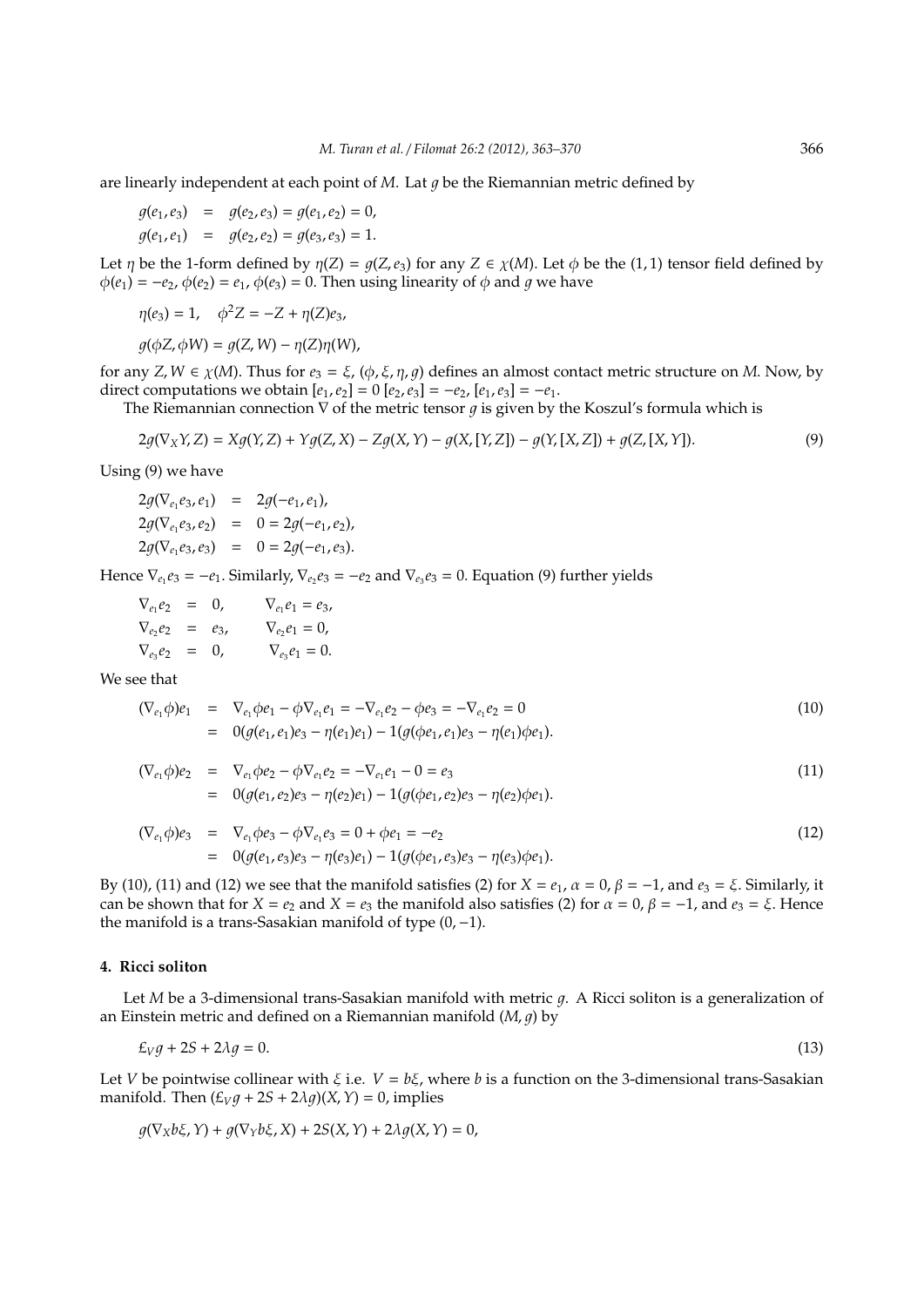or,

$$
bg((\nabla_X \xi, Y) + (Xb)\eta(Y) + bg(\nabla_Y \xi, X) + (Yb)\eta(X) + 2S(X, Y) + 2\lambda g(X, Y) = 0.
$$

Using (3), we obtain

$$
bg(-\alpha\phi X + \beta(X - \eta(X)\xi), Y) + (Xb)\eta(Y) + bg(-\alpha\phi Y + \beta(Y - \eta(Y)\xi), X) + (Yb)\eta(X) + 2S(X, Y) + 2\lambda g(X, Y) = 0,
$$

which yields

$$
2b\beta g(X,Y) - 2b\beta \eta(X)\eta(Y) + (Xb)\eta(Y) + (Yb)\eta(X) + 2S(X,Y) + 2\lambda g(X,Y) = 0.
$$
\n(14)

In (14) replacing *Y* by ξ it follows that

$$
Xb + (\xi b)\eta(X) + 2(2(\alpha^2 - \beta^2)\eta(X)) + 2\lambda \eta(X) = 0.
$$
\n(15)

Again putting *X* =  $\xi$  in (15) yields  $\xi b = -2(\alpha^2 - \beta^2) - \lambda$ .

Putting this value in (15), we get

$$
Xb + (-2(\alpha^2 - \beta^2) - \lambda)\eta(X) + 2(2(\alpha^2 - \beta^2))\eta(X) + 2\lambda\eta(X) = 0,
$$

or,

$$
db = -\{\lambda + 2(\alpha^2 - \beta^2)\}\eta. \tag{16}
$$

Applying *d* on (16), we get  $\{\lambda + 2(\alpha^2 - \beta^2)\}d\eta = 0$ . Since  $d\eta \neq 0$  we have

$$
\lambda + 2(\alpha^2 - \beta^2) = 0. \tag{17}
$$

Using (17) in (16) yields *b* is a constant. Therefore from (14) it follows

 $S(X, Y) = -(\lambda + b\beta)q(X, Y) + b\beta\eta(X)\eta(Y),$ 

which implies that *M* is of constant scalar curvature provided  $\beta$  =constant. This leads to the following:

**Theorem 4.1.** If in a 3-dimensional trans-Sasakian manifold the metric q is a Ricci soliton and V is pointwise *collinear with*  $ξ$ , *then*  $V$  *is a constant multiple of*  $ξ$  *and q is of constant scalar curvature provided*  $β = constant$ .

Now let 
$$
V = \xi
$$
. Then the equation (13) reduces to

$$
\mathcal{L}_{\xi}g + 2S + 2\lambda g = 0. \tag{18}
$$

Using (3), we get

$$
(\mathcal{L}_{\xi}g)(X,Y) = 2\beta\{g(X,Y) - \eta(X)\eta(Y)\}.
$$
\n(19)

Therefore

$$
A(X, Y) = (E_{\xi}g + 2S)(X, Y) = (E_{\xi}g)(X, Y) + 2S(X, Y).
$$
\n(20)

Now using (5) and (19) from (20) we obtain

$$
A(X,Y) = 2\beta\{g(X,Y) - \eta(X)\eta(Y)\} + 2\{(\frac{\tau}{2} - (\alpha^2 - \beta^2))g(X,Y) - (\frac{\tau}{2} - 3(\alpha^2 - \beta^2))\eta(X)\eta(Y)\}.
$$
 (21)

Applying (21) in (18) we get

$$
2\{\beta - (\alpha^2 - \beta^2) + \lambda\}g(X, Y) - 2\{\beta - \frac{\tau}{2} + 3(\alpha^2 - \beta^2)\}\eta(X)\eta(Y) = 0.
$$
\n(22)

Now taking  $X = Y = \xi$  in (22) we obtain  $\lambda = 2(\beta^2 - \alpha^2)$ .

Since  $\alpha^2 \neq \beta^2$ , Therefore  $\lambda > 0$  and Ricci soliton is shrinking.

**Theorem 4.2.** *If a* 3*-dimensional trans-Sasakian manifold admits a Ricci soliton* (1, ξ, λ) *then the Ricci soliton is shrinking.*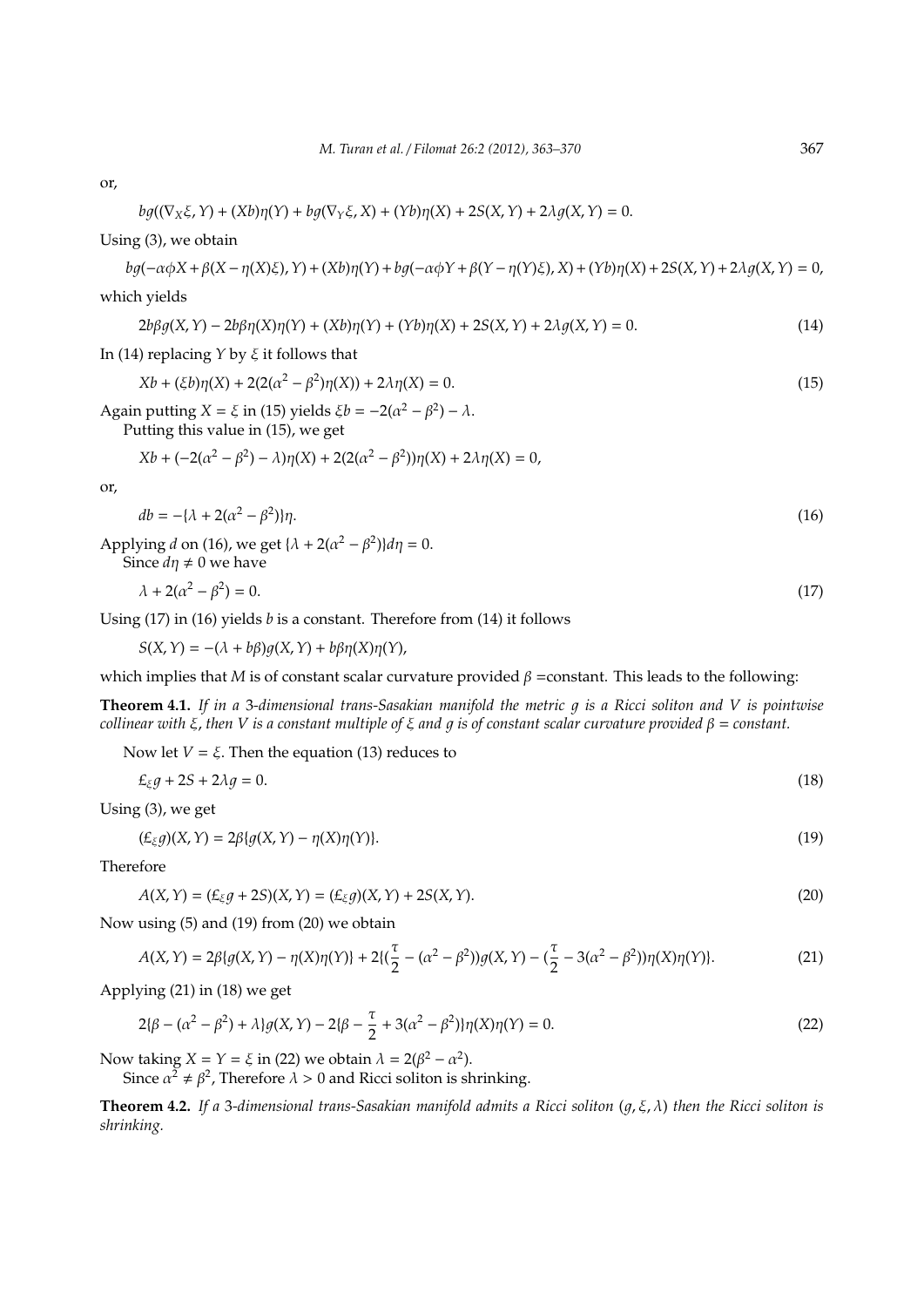# **5. Gradient Ricci Soliton**

If the vector field *V* is the gradient of a potential function −*f* then *g* is called a gradient Ricci soliton and (13) assume the form

$$
\nabla \nabla f = S + \lambda g. \tag{23}
$$

This reduces to

$$
\nabla_Y Df = QY + \lambda Y,\tag{24}
$$

where  $D$  denotes the gradient operator of  $q$ . From (24) it follows

$$
R(X,Y)Df = (\nabla_X Q)Y - (\nabla_Y Q)X.
$$
\n(25)

Differentiating (8) we have

$$
(\nabla_W Q)(X) = \frac{d\tau(W)}{2}(X - \eta(X)\xi) - (\frac{\tau}{2} - 3(\alpha^2 - \beta^2))(-\alpha g(\phi W, X) + \beta(g(W, X) - \eta(X)\eta(W)) + \eta(X)\nabla_W\xi). \tag{26}
$$

In (26) replacing *W* by ξ yields

$$
(\nabla_{\xi}Q)(X) = \frac{d\tau(\xi)}{2}(X - \eta(X)\xi).
$$

Then we have

$$
g((\nabla_{\xi}Q)(X) - (\nabla_{X}Q)(\xi), \xi) = g(\frac{d\tau(\xi)}{2}(X - \eta(X)\xi), \xi) = \frac{d\tau(\xi)}{2}(g(X, \xi) - \eta(X)) = 0.
$$
 (27)

Using (27) from (25), we obtain

$$
g(R(\xi, X)Df, \xi) = 0. \tag{28}
$$

From (7) we get

 $\overline{\phantom{a}}$ 

$$
g(R(\xi, Y)Df, \xi) = (\alpha^2 - \beta^2)(g(Y, Df) - \eta(Y)\eta(Df)).
$$

Using (28) in the above equation yields

$$
(\alpha^2 - \beta^2)(g(Y, Df) - \eta(Y)\eta(Df)) = 0,
$$

or,

$$
(\alpha^2 - \beta^2)(g(Y, Df) - \eta(Y)g(Df, \xi)) = 0,
$$

which implies

$$
Df = (\xi f)\xi, \quad \text{since } \alpha^2 \neq \beta^2. \tag{29}
$$

Using (29) in (24)

$$
S(X,Y) + \lambda g(X,Y) = g(\nabla_Y Df, X) = g(\nabla_Y (\xi f) \xi, X)
$$
  
\n
$$
= (\xi f)g(\nabla_Y \xi, X) + Y(\xi f)\eta(X)
$$
  
\n
$$
= (\xi f)g((-\alpha \phi Y + \beta(Y - \eta(X)\xi), X) + Y(\xi f)\eta(X))
$$
  
\n
$$
= -\alpha(\xi f)g(\phi Y, X) + \beta(\xi f)g(Y, X) - \beta(\xi f)\eta(Y)\eta(X) + Y(\xi f)\eta(X). \tag{30}
$$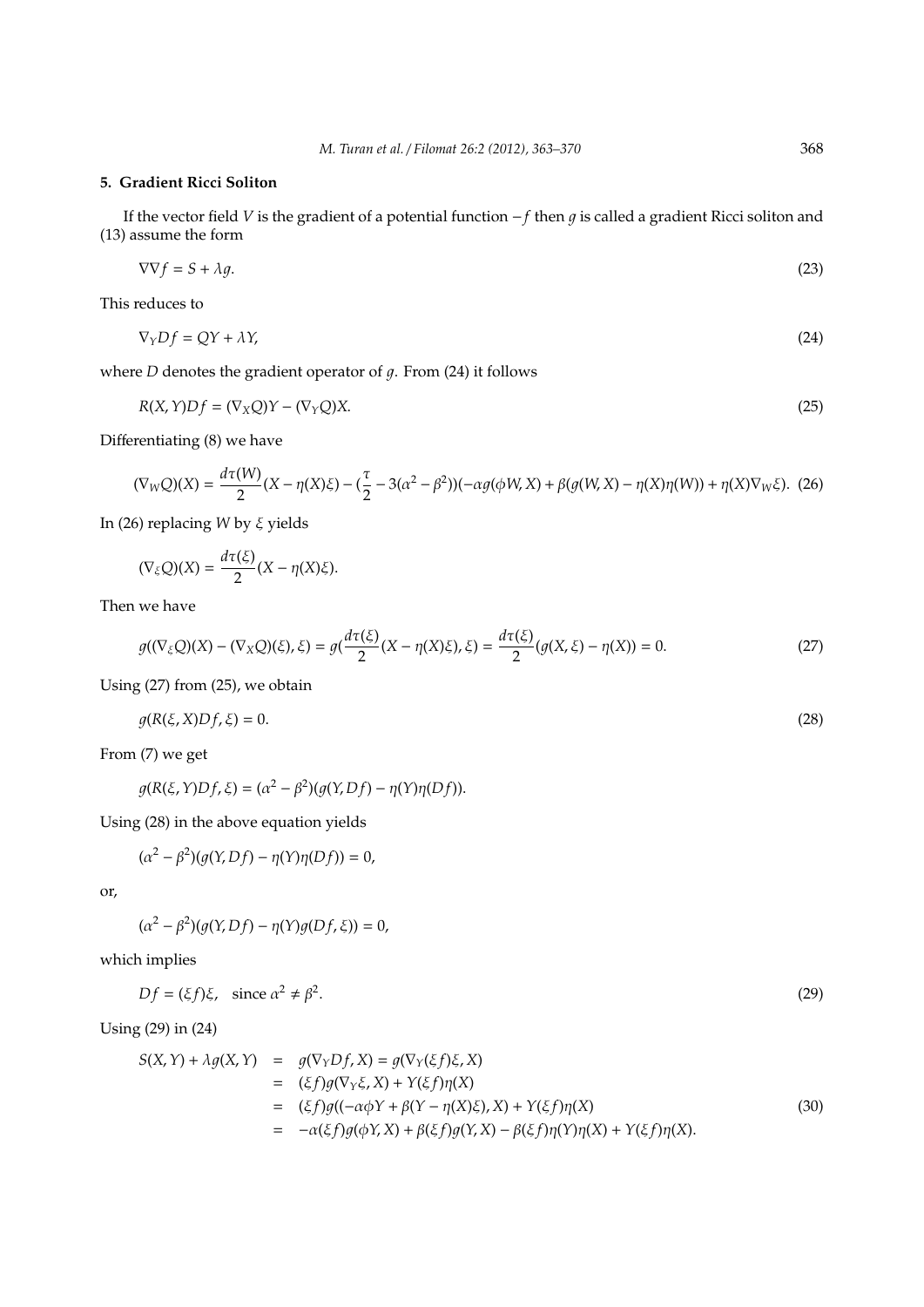Putting  $X = \xi$  in (30) and using (6) we get

$$
S(Y,\xi) + \lambda \eta(Y) = Y(\xi f) = {\lambda + 2(\alpha^2 - \beta^2)}\eta(Y). \tag{31}
$$

Interchanging *X* and *Y* in (30) we obtain

$$
S(X,Y) + \lambda g(X,Y) = -\alpha(\xi f)g(Y,\phi X) + \beta(\xi f)g(X,Y) - \beta(\xi f)\eta(X)\eta(Y) + X(\xi f)\eta(Y). \tag{32}
$$

Adding (30) and (32) we get

$$
2S(X,Y) + 2\lambda g(X,Y) = 2\beta(\xi f)g(X,Y) - 2\beta(\xi f)\eta(X)\eta(Y) + Y(\xi f)\eta(X) + X(\xi f)\eta(Y). \tag{33}
$$

Using (31) in (33) we have

$$
S(X,Y) + \lambda g(X,Y) = \beta(\xi f) \{g(X,Y) - \eta(X)\eta(Y)\} + (\lambda + 2(\alpha^2 - \beta^2))\eta(X)\eta(Y).
$$

Then using (24) we have

$$
\nabla_Y Df = \beta(\xi f)(Y - \eta(Y)\xi) + (\lambda + 2(\alpha^2 - \beta^2))\eta(Y)\xi.
$$
\n(34)

Using (34) we calculate

$$
R(X,Y)Df = \nabla_X \nabla_Y Df - \nabla_Y \nabla_X Df - \nabla_{[X,Y]} Df
$$
  
\n
$$
= \beta X(\xi f)Y - \beta Y(\xi f)X + \beta Y(\xi f) \eta(X)\xi - \beta X(\xi f) \eta(Y)\xi
$$
  
\n
$$
+ (\lambda + 2(\alpha^2 - \beta^2) - \beta(\xi f))((\nabla_X \eta)(Y)\xi - (\nabla_Y \eta)(X)\xi)
$$
  
\n
$$
+ (\lambda + 2(\alpha^2 - \beta^2) - \beta(\xi f))((\nabla_X \xi) \eta(Y) - (\nabla_Y \xi) \eta(X)).
$$
\n(35)

Taking inner product with  $\xi$  in (35), we get

$$
0 = g(R(X, Y)Df, \xi) = 2\alpha(\lambda + 2(\alpha^2 - \beta^2) - \beta(\xi f))g(\phi Y, X).
$$

Thus we have  $2\alpha(\lambda + 2(\alpha^2 - \beta^2) - \beta(\xi f)) = 0$ . Now we consider the following cases: *Case i)*  $\alpha = 0$ , or *Case ii*)  $\lambda + 2(\alpha^2 - \beta^2) - \beta(\xi f) = 0$ , *Case iii)*  $\alpha = 0$  and  $\lambda + 2(\alpha^2 - \beta^2) - \beta(\xi f) = 0$ .

*Case i)* If  $\alpha = 0$ , then the manifold reduces to a  $\beta$ -Kenmotsu manifold.

*Case ii*) Let  $\lambda + 2(\alpha^2 - \beta^2) - \beta(\xi f) = 0$ . If we use this in (31) we get  $Y(\xi f) = \beta(\xi f)\eta(Y)$ . Substitute this value in (33) we obtain $S(X, Y) + \lambda q(X, Y) = \beta(\xi f)q(X, Y)$ . Contracting this equation, we get  $\tau + 3\lambda = 3\beta(\xi f)$ , which implies that

$$
(\xi f) = \frac{\tau}{3\beta} + \frac{\lambda}{\beta}.
$$

If τ =constant, then  $(ξ f)$  =constant= *c*(say). Therefore from (29) we have  $Df = (ξ f)ξ = cξ$ . Thus we can write from this equation  $q(Df, X) = c\eta(X)$ , which means that  $df(X) = c\eta(X)$ . Applying *d* this, we get  $cd\eta = 0$ . Since  $d\eta \neq 0$ , we have  $c = 0$ . Hence we get  $Df = 0$ . This means that  $f = constant$ . Therefore equation (23) reduces to $S(X, Y) = 2(\alpha^2 - \beta^2)g(X, Y)$ , that is, *M* is an Einstein manifold.

*Case iii*) Using  $\alpha = 0$  and  $\lambda + 2(\alpha^2 - \beta^2) - \beta(\xi f) = 0$  in (31) we obtain  $Y(\xi f) = \beta(\xi f)\eta(Y)$ . Now as in *Case ii)* we conclude that the manifold is an Einstein manifold.

Thus we have the following:

**Theorem 5.1.** *If a* 3*-dimensional trans-Sasakian manifold with constant scalar curvature admits gradient Ricci soliton, then the manifold is either a* β*-Kenmotsu manifold or an Einstein manifold provided* α, β =*constant.*